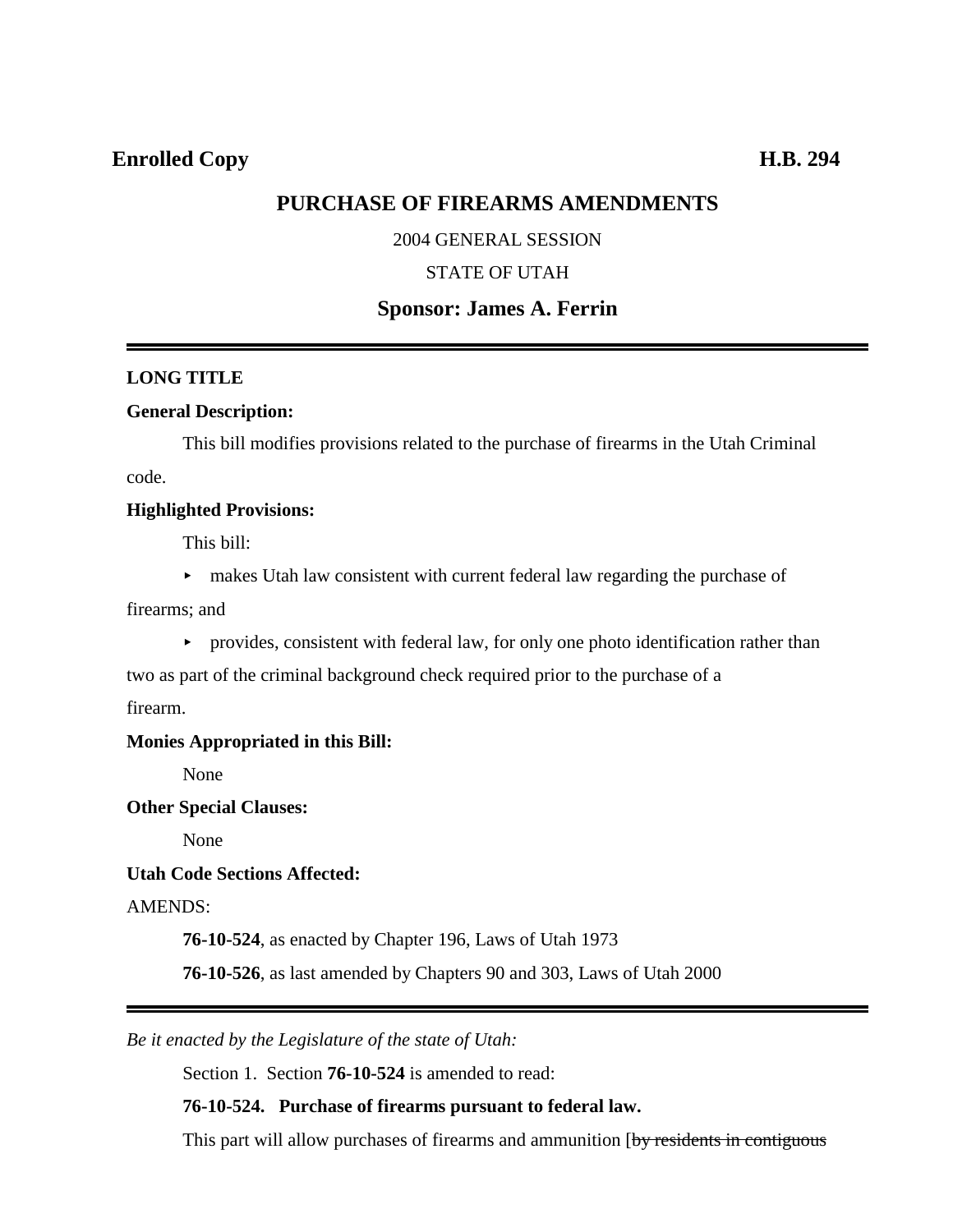## **H.B. 294 Enrolled Copy**

states] pursuant to [the Federal Fire Arms Gun Control Act of 1968, section 922, paragraph B, no. 3] U.S.C. Title 18 Chapter 44 Sec. 922b(3).

Section 2. Section **76-10-526** is amended to read:

**76-10-526. Criminal background check prior to purchase of a firearm -- Fee -- Exemption for concealed firearm permit holders.**

 $[(1)$  A criminal background check required by this section shall only apply to the purchase of a handgun until federal law requires the background check to extend to other firearms.]

 $(2)$  At the time that federal law extends the criminal background check requirement to other firearms, the division shall make rules to extend the background checks required under this section to the other firearms.]

 $[\langle 3\rangle]$  (1) For purposes of this section, "valid permit to carry a concealed firearm" does not include a temporary permit issued pursuant to Section 53-5-705.

 $[(4)] (2)$  To establish personal identification and residence in this state for purposes of this part, a dealer shall require  $[\text{any person}]$  an individual receiving a firearm to present $[\cdot(\alpha)]$  one photo identification on a form issued by a governmental agency of the state[ $\div$ and].

[(b) one other documentation of residence which must show an address identical to that shown on the photo identification form.]

 $[\frac{(-1)}{2}]$  (3) A criminal history background check is required for the sale of a firearm by a licensed firearm dealer in the state.

[(6) Any person] (4) (a) An individual, except a dealer, purchasing a firearm from a dealer shall consent in writing to a criminal background check, on a form provided by the division.

(b) The form shall  $[**abs**)]$  contain the following information:

 $[(a)]$  (i) the dealer identification number;

 $[(\theta)]$  (ii) the name and address of the [person] individual receiving the firearm;

 $[\text{e}(\hat{\mathbf{c}})]$  (iii) the date of birth, height, weight, eye color, and hair color of the [person] individual receiving the firearm; and

 $[(d)]$  (iv) the Social Security number or any other identification number of the [person] individual receiving the firearm.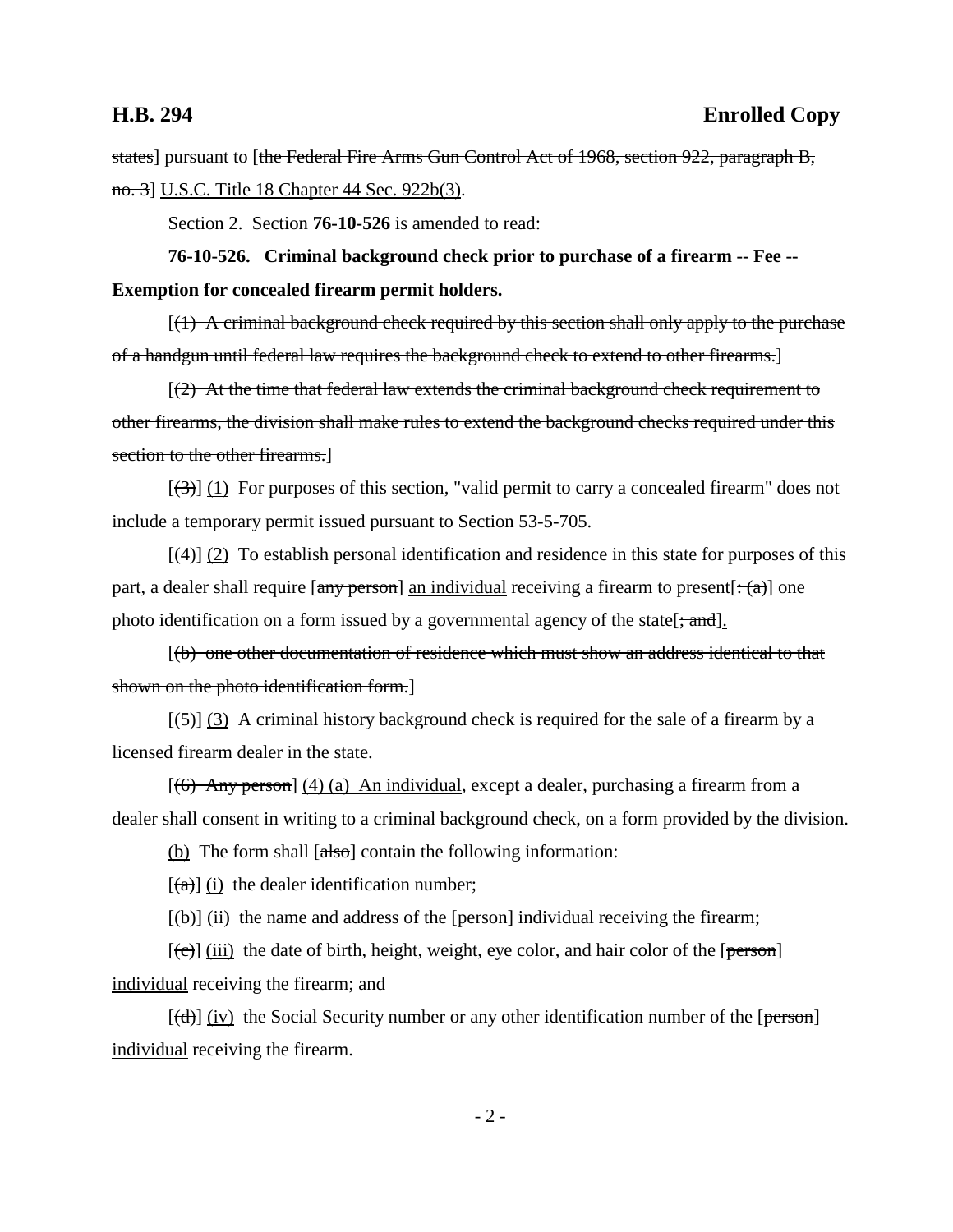## **Enrolled Copy H.B. 294**

 $[\overline{(\tau)}]$  (5) (a) The dealer shall send the form required by Subsection  $[\overline{(\tau)}]$  (4) to the division immediately upon its completion.

(b) No dealer shall sell or transfer any firearm to  $\frac{1}{2}$  and individual until the dealer has provided the division with the information in Subsection  $[(6)]$  (4) and has received approval from the division under Subsection  $[\Theta]$  (7).

 $[(8)]$  (6) The dealer shall make a request for criminal history background information by telephone or other electronic means to the division and shall receive approval or denial of the inquiry by telephone or other electronic means.

 $[\left(4\right)]$  (7) When the dealer calls for or requests a criminal history background check, the division shall:

(a) review the criminal history files, including juvenile court records, to determine if the [person] individual is prohibited from purchasing, possessing, or transferring a firearm by state or federal law;

(b) inform the dealer that:

(i) the records indicate the  $[person]$  individual is so prohibited; or

(ii) the [person] individual is approved for purchasing, possessing, or transferring a firearm;

(c) provide the dealer with a unique transaction number for that inquiry; and

(d) provide a response to the requesting dealer during the call for a criminal background, or by return call, or other electronic means, without delay, except in case of electronic failure or other circumstances beyond the control of the division, the division shall advise the dealer of the reason for the delay and give the dealer an estimate of the length of the delay.

 $[\frac{10}{10}]$  (8) (a) The division shall not maintain any records of the criminal history background check longer than 20 days from the date of the dealer's request if the division determines that the [person] individual receiving the gun is not prohibited from purchasing, possessing, or transferring the firearm under state or federal law.

(b) However, the division shall maintain a log of requests containing the dealer's federal firearms number, the transaction number, and the transaction date for a period of 12 months.